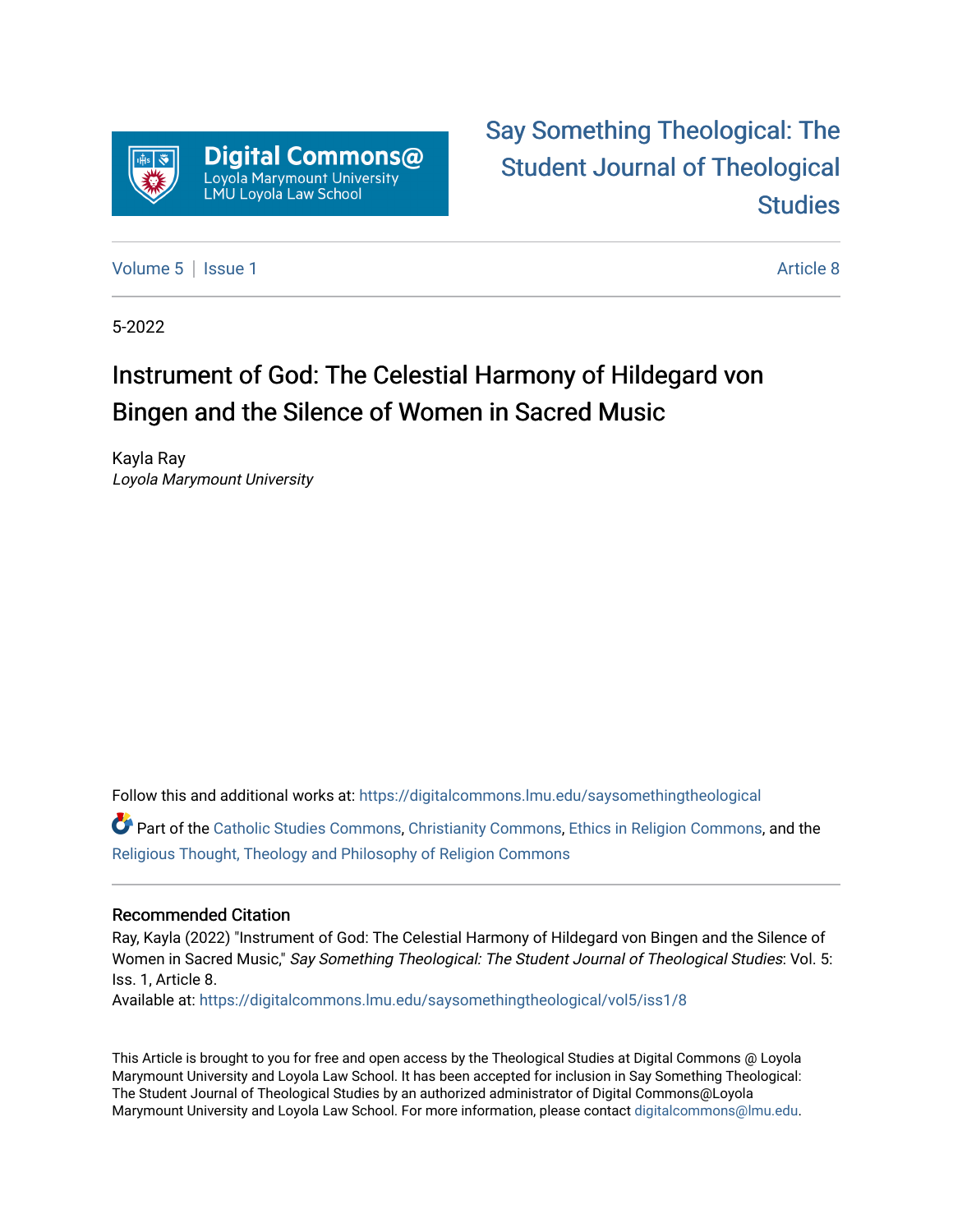

### **Instrument of God: The Celestial Harmony of Hildegard von Bingen and the Silence of Women in Sacred Music** By Kayla Ray

**Abstract:** This paper examines the music of Hildegard von Bingen considering the shocking lack of female composers to come after her, particularly within the genre of sacred music. It begins by exploring the history of women and liturgical music in the Early Church before analyzing Hildegard's prolific music career, including the vast range of genres she employed, the creativity and complexity of her compositions, her divinely feminine lyrics, and her theology of music and embodiment. It then investigates why so few female composers followed her, concluding that despite rare exceptions such as Hildegard, the Roman Catholic Church silenced women in sacred music for almost two thousand years. Although this is primarily a historical and musical analysis, it is influenced by feminist theology as well. Using Pope John Paul II's concept of "feminine genius," this paper ultimately argues that the Church today should seriously promote Hildegard as a creative role model to inspire more women to compose sacred music.

**Keywords:** Hildegard von Bingen, Theology of Music, Feminine Genius, Female Composers, Sacred Music

It is difficult to know where to begin when writing about the incomparable Hildegard von Bingen. The German abbess from the twelfth century held many unusual titles for a woman of her time, such as theologian, philosopher, and prophet. It is the title of composer, however, that will serve as the focus of this paper. While religious scholars, musicologists, and historians alike rightly express awe at Hildegard's compositional body of work, the Roman Catholic Church has paid little attention to it, preferring to focus instead on her visionary theological writings. In his apostolic letter proclaiming Hildegard a Doctor of the Church, Pope Benedict XVI only briefly mentions her work as a composer.<sup>1</sup> Perhaps worse, his predecessor and fellow admirer of Hildegard, Pope John Paul II, effusively praised the "feminine genius" of women, including women who work and contribute to the arts; yet he failed to

*Say Something Theological: The Student Journal of Loyola Marymount University Theological Studies*

*Volume 5, Issue 1, May 2022*

<sup>&</sup>lt;sup>1</sup> Benedictus PP. XVI, "Apostolic Letter: Proclaiming Saint Hildegard of Bingen,

professed nun of the Order of Saint Benedict, a Doctor of the Universal Church," *The Vatican*, October 7, 2012, [https://www.vatican.va/content/benedict-xvi/en/apost\\_letters/documents/ hf\\_ben-xvi\\_apl\\_20121007\\_ildegarda-bingen.html.](https://www.vatican.va/content/benedict-xvi/en/apost_letters/documents/%20hf_ben-xvi_apl_20121007_ildegarda-bingen.html)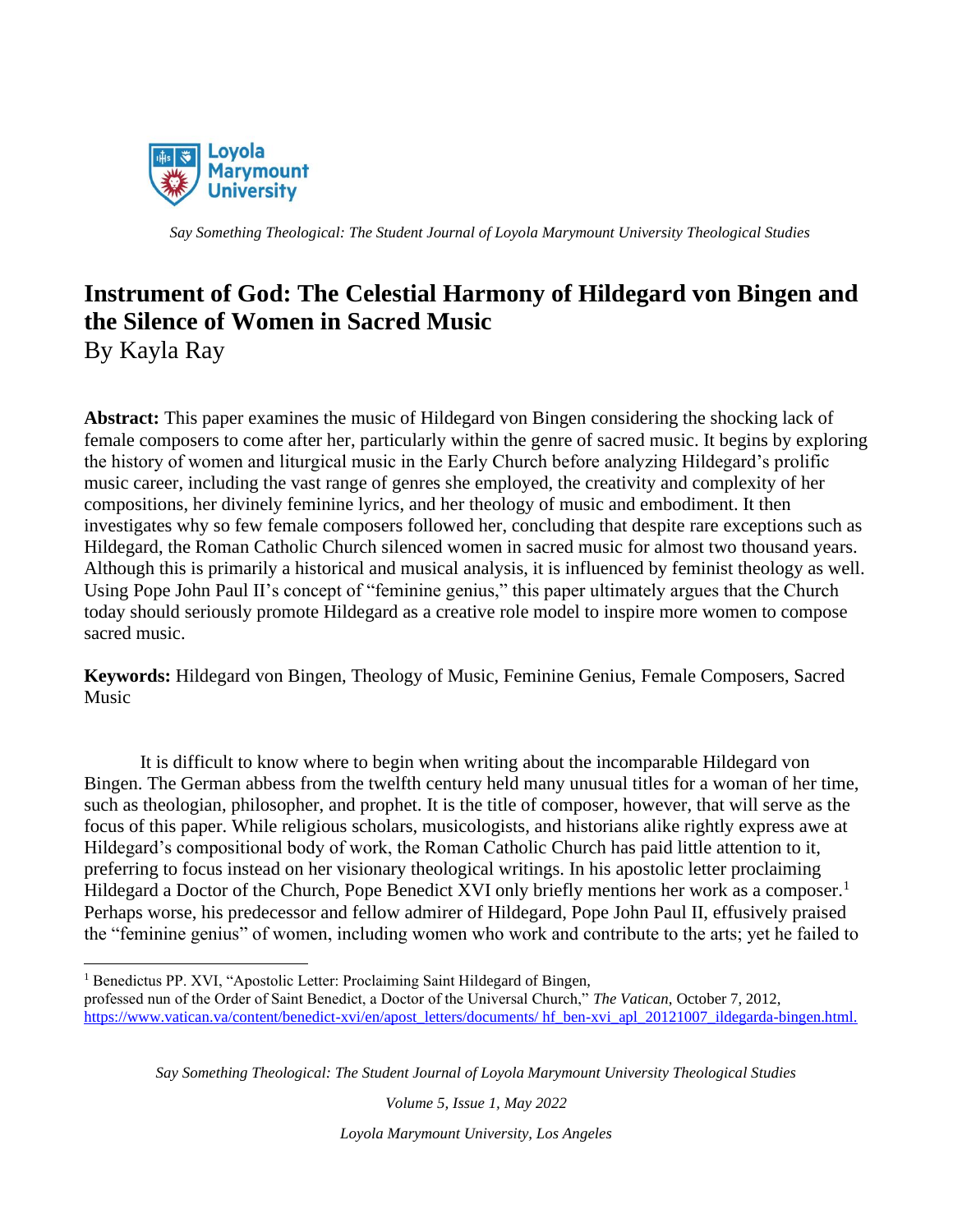

highlight Hildegard's true genius, which is both musical and distinctly feminine, while doing so.<sup>2</sup> But this is a symptom of a much deeper problem: after Hildegard, there have been shockingly few female composers throughout the centuries, particularly within the genre of sacred music. By analyzing Hildegard's ethereal melodies, divinely feminine lyrics, and extraordinary theology of music and embodiment, this paper will argue that Hildegard von Bingen is a breathtaking model of feminine genius for the Church and proves why more female composers are needed in sacred music. To tackle the complexities of this issue and appreciate just how inspiring Hildegard's compositions really are, it is important that we know the context in which she lived and understood her place as a religious woman in the High Middle Ages, beginning with the history of women and liturgical music.

It is reasonable to presume that women took part in worship singing during the earliest centuries of the Church. Ignatius of Antioch wrote to the Ephesians that they should "remain joined in chorus" to "sing with one voice through Jesus Christ to the Father."<sup>3</sup> Although it could be argued that he was simply using musical metaphors to convey his message of unity between bishop and congregation,<sup>4</sup> Johannes Quasten points to this as proof that women chanted with men in the first few centuries, writing that "an exclusion of women would have stood in very sharp contrast to the note of the communion of souls which Ignatius of Antioch had sounded so strongly..."<sup>5</sup> Perhaps greater evidence is found in the account of the pilgrim Egeria in the fourth century, where she described laywomen and virgins singing with laymen and monks at the Church of the Holy Sepulchre.<sup>6</sup> Further, Ambrose, although stating that women should not speak in Church, defended their singing of the Psalms, and there are several other references scattered throughout Early Church documents of women chanting in congregations and choirs.<sup>7</sup>

However, not everyone supported women's participation in liturgical singing. The *Didascalia*  treatise and figures such as Cyril of Jerusalem and Jerome were firmly against it, arguing for a literal interpretation of Pauline verses such as 1 Corinthians 14:34.<sup>8</sup> Other reasons included pagan choirs of

*Say Something Theological: The Student Journal of Loyola Marymount University Theological Studies*

*Volume 5, Issue 1, May 2022*

<sup>2</sup> John Paul II, "Letter of Pope John Paul II to Women," *The Vatican*, June 29, 1995,

[https://www.vatican.va/content/john-paul-ii/en/letters/1995/documents/hf\\_jp-ii\\_let\\_29061995\\_women.html.](https://www.vatican.va/content/john-paul-ii/en/letters/1995/documents/hf_jp-ii_let_29061995_women.html)

<sup>3</sup> William R. Schoedel and Helmut Koester, "Ignatius to the Ephesians," in *Ignatius of Antioch: A Commentary on the Letters of Ignatius of Antioch* (Philadelphia: Ausburg Fortress Publishers, 1985), 51, muse.jhu.edu/book/46001.

<sup>4</sup> Schoedel and Koester, "Ignatius to the Ephesians," 54.

<sup>5</sup> Johannes Quasten, "The Liturgical Singing of Women in Christian Antiquity," *The Catholic Historical Review* 27, no. 2 (1941): 152, [http://www.jstor.org/stable/25014016.](http://www.jstor.org/stable/25014016)

<sup>6</sup> J. Michele Edwards, "Women in Music to ca. 1450," in *Women and Music: A History*, 2nd ed., ed. Karin Anna Pendle (Bloomington: Indiana University Press, 2001), 41.

<sup>7</sup> Quasten, "The Liturgical Singing of Women in Christian Antiquity," 152-157.

<sup>8</sup> Quasten, "The Liturgical Singing of Women in Christian Antiquity," 157-159.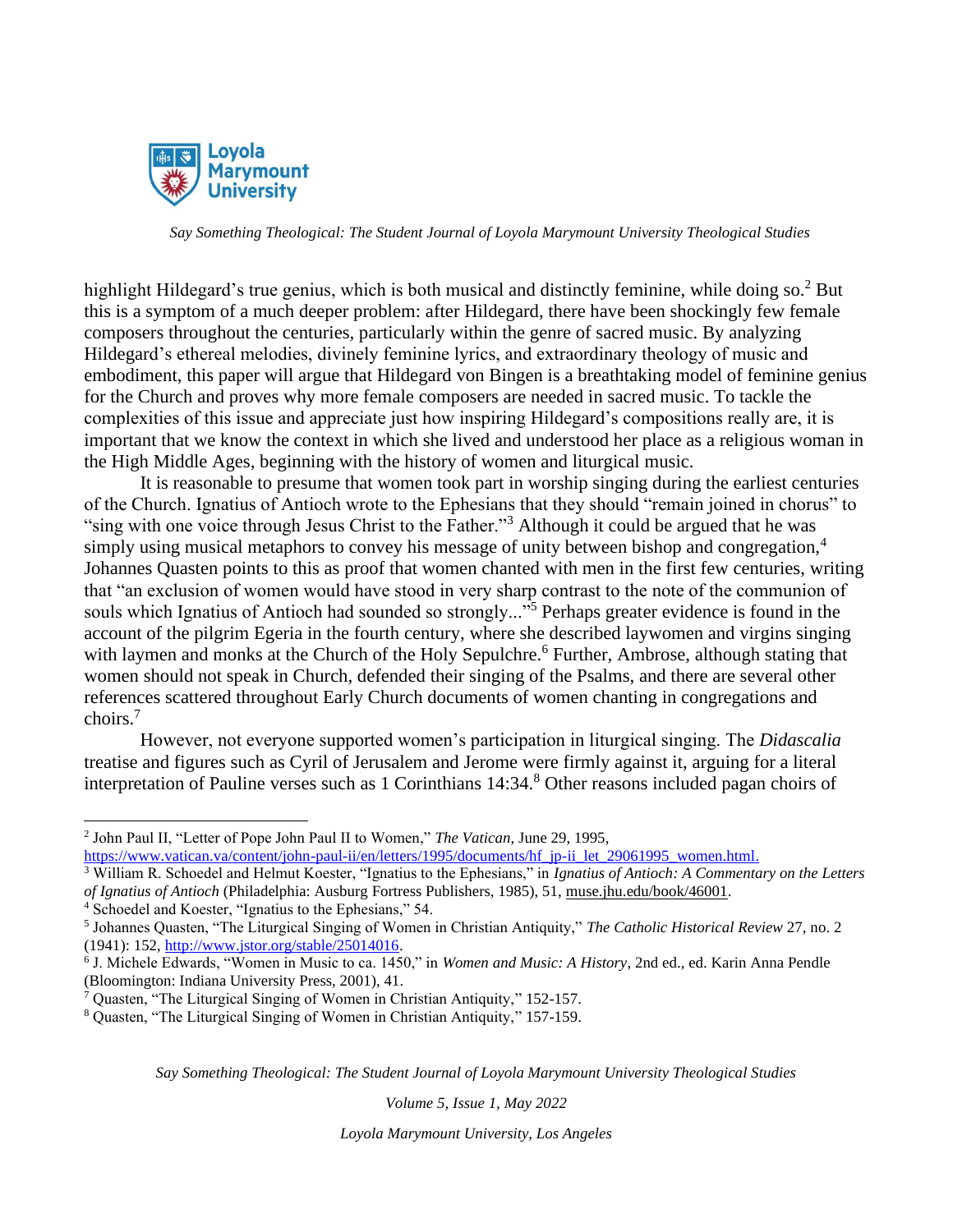

women, the worldly music of courtesans and harlots, and the threat of heretical and Gnostic groups which were more egalitarian in belief and practice.<sup>9</sup> There may have been more personal reasons for men to fear women singing as well; Quasten writes that "there was something sensuous in the song of a woman according to some of the Fathers."<sup>10</sup> Some leaders like Gregory of Nazianzen and the Iberian ruler Arsillos even went as far as to advocate male-only singing in private home worship. Eventually, congregational singing shifted to choirs comprised of men and boys only,<sup>11</sup> and convents became the best, if not only opportunity for Christian women to sing and compose music.<sup>12</sup>

Known female composers of sacred music would not come until hundreds of years later. Between the ninth and fifteenth centuries, at least seven women have been identified as Byzantine chant composers, most notably Kassia from the ninth century. Numerous hymns that are attributed to her have survived; interestingly, her most famous work is a troparion (a short hymn or stanza) about Mary Magdalene. The one other preserved piece is by an unnamed composer in the fourteenth century, known only as the daughter of Byzantine hymnographer Ioannes Kladas.<sup>13</sup> But these seven women were an exception, and a small one at that. Elsewhere, women's participation in sacred music remained scarce. That Hildegard von Bingen would go on to be such a legendary composer, then, is as remarkable as nearly everything else about her life.

We are fortunate to have an unusual amount of information about Hildegard, thanks primarily to the hundreds of letters she wrote and received and the *Vita Sanctae Hildegardis*, her hagiography. Recorded by Gottfried of St. Disibod and Dieter of Echternach, Hildegard's *Vita* includes many firstperson accounts dictated by Hildegard herself.<sup>14</sup> She was born the tenth child to parents of nobility in Bermersheim, sometime during the summer of 1098. Dedicated to God as a tithe by her parents, she began having visions in her early childhood and, as was common enough in the early twelfth century, was eventually sent to live with Jutta, an anchoress in a cell of a Benedictine monastery. Jutta taught her how to read and write simple Latin, and as the cell attracted more young women over time, it eventually transformed into a small convent. Hildegard confided only to Jutta about her visions, but when Jutta died in 1136, Hildegard was chosen unanimously by her religious sisters to become the new head of the convent. Her life-changing vision came at the age of forty-two. As she describes it in the *Scivias*, the

*Say Something Theological: The Student Journal of Loyola Marymount University Theological Studies*

*Volume 5, Issue 1, May 2022*

<sup>9</sup> Edwards, "Women in Music to ca. 1450," 42.

<sup>&</sup>lt;sup>10</sup> Quasten, "The Liturgical Singing of Women in Christian Antiquity," 162.

 $11$  Edwards, "Women in Music to ca. 1450," 41-42.

<sup>&</sup>lt;sup>12</sup> Edwards, "Women in Music to ca. 1450," 44.

<sup>&</sup>lt;sup>13</sup> Edwards, "Women in Music to ca. 1450," 42.

<sup>&</sup>lt;sup>14</sup> Barbara Newman, *Sister of Wisdom: St. Hildegard's Theology of the Feminine* (Berkeley: University of California Press, 1998), 11.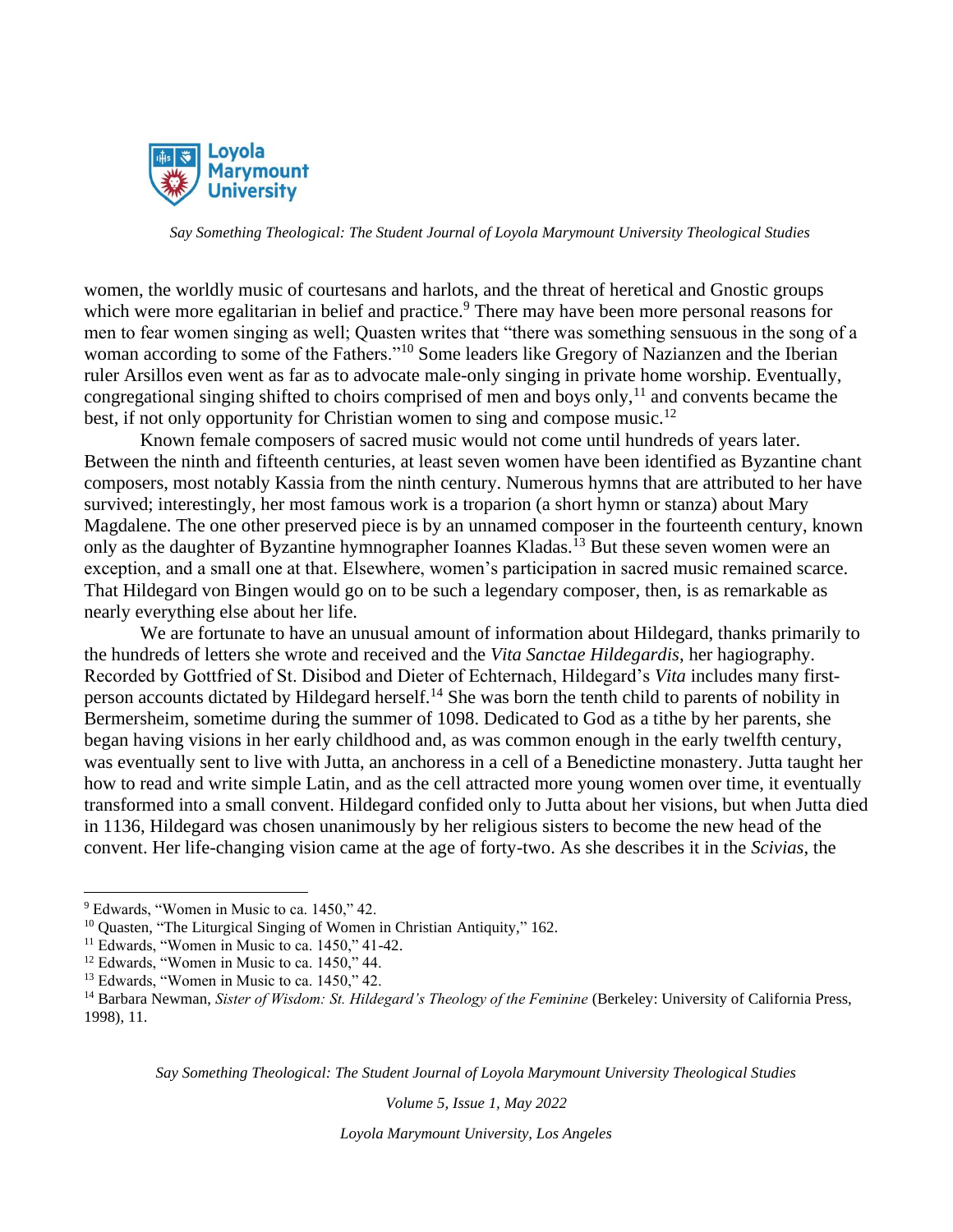

first of her visionary tomes, "the heavens were opened, and a blinding light of exceptional brilliance flowed through my entire brain. And so, it kindled my whole heart and breast like a flame, not burning but warming..." After that she began recording her visions with the help of the monk Volmar.<sup>15</sup>

The second half of her life on earth was a renaissance period, never mind that Hildegard was pre-Renaissance. Along with her landmark trilogy of visionary theological works, she also wrote groundbreaking scientific and medical treatises on subjects ranging from botany to gynecology, invented her own language, went on four preaching tours, and corresponded with popes and emperors. In modern parlance, she was a bit of a celebrity. She had the support of major figures like Bernard of Clairvaux, was a mentor to fellow visionary Elisabeth Schönau, and was regularly consulted by clergy, monastics, and members of the laity — all the while performing her duties as an abbess and dealing with her fluctuating and sometimes debilitating health problems.<sup>16</sup> If that is not enough, she could even be called an exorcist on at least one occasion.<sup>17</sup> This is only a brief summary of Hildegard's accomplishments, and we have not even broached her musical endeavors yet. Thus, we now turn to Hildegard's career as a composer.

In her *Vita*, Hildegard claims to have had no musical education: "untaught by anyone, I composed and chanted plainsong in praise of God and the saints, although I had never studied either musical notation or any kind of singing."<sup>18</sup> But she was composing music by the 1140s, and thanks to a letter from Odo of Soissons, we know that she was recognized for her music at least by 1148.<sup>19</sup> The works she composed between 1151-1158 were assembled into a collection she entitled the *Symphonia armonie celestium revelationum* (Symphony of the harmony of celestial revelations), a liturgical cycle of seventy-six Latin medieval plainchants.<sup>20</sup> Broken down, this collection includes forty-four antiphons, eighteen responsories, seven sequences, four hymns, two *symphoniae* (a genre seemingly invented by Hildegard), and one alleluia.<sup>21</sup> Outside of the *Symphonia*, she also composed a Greek *Kyrie* and a morality play.<sup>22</sup>

*Say Something Theological: The Student Journal of Loyola Marymount University Theological Studies*

*Volume 5, Issue 1, May 2022*

<sup>15</sup> Sabina Flanagan, *Hildegard of Bingen: A Visionary Life* (London: Taylor & Francis Group, 1998), 1-3.

<sup>16</sup> Newman, *Sister of Wisdom*, 9-29.

<sup>17</sup> Flanagan, *A Visionary Life*, 7.

<sup>18</sup> Barbara Newman, Introduction to *Symphonia: A Critical Edition of the "Symphonia Armonie Celestium Revelationum" (Symphony of the Harmony of Celestial Revelations)*, ed. and trans. Barbara Newman (Ithaca; London: Cornell University Press, 1998), 17, [http://www.jstor.org/stable/10.7591/j.ctv75d3k2.](http://www.jstor.org/stable/10.7591/j.ctv75d3k2)

<sup>19</sup> Flanagan, *A Visionary Life*, 74.

<sup>20</sup> Matthew Hoch, "The Music of Hildegard Von Bingen: A Categorical Overview of Her Complete Oeuvre," *The Choral Journal* 69, no. 10 (May 2020): 20.

<sup>21</sup> Hoch, "The Music of Hildegard Von Bingen," 22-23.

 $22$  Hoch, "The Music of Hildegard Von Bingen," 26.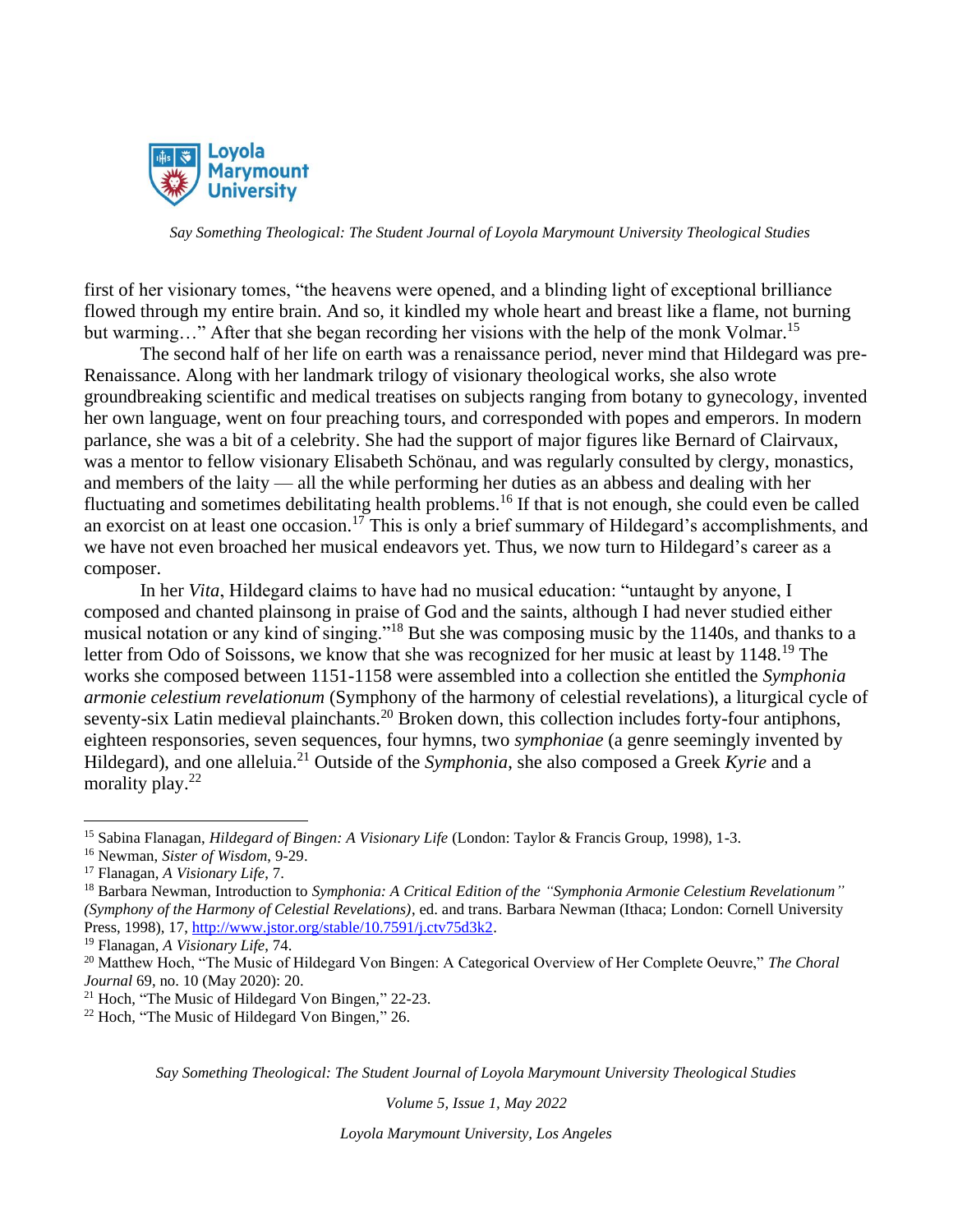

All of Hildegard's music was preserved in two different manuscripts: the Riesenkodex and the Dendermonde,<sup>23</sup> often labeled as "R" or "D."<sup>24</sup> According to Margot Fassler, Hildegard's breadth of theological and artistic output "provides opportunities to contextualize her works to a greater degree than any other composer before or since," and as "she was the first medieval musician to supervise a collected edition of her written works and her music. . .secure attributions. . .are readily made in her case."<sup>25</sup> Thus, that Hildegard composed all of these works herself is not in question by scholars, though Barbara Newman notes that in light of her texts on healing and natural science, the *Symphonia* "would scarcely be ascribed to the same author if the historical record left room for doubt."<sup>26</sup>

Hildegard's music served a functional purpose, intended for Mass, the Divine Office, dedications, and feast days at her convent. Sabina Flanagan writes that "unlike the writing of theological treatise," her music "required little apology or justification."<sup>27</sup> An interesting exception to this functionality would be her morality play. Called the *Ordo virtutum* (*Play of Virtues*), this full-length liturgical drama features singing personifications of virtues and the soul along with prophets, patriarchs, and the Devil. It is the earliest surviving play of its kind and was possibly even staged by Hildegard and her nuns.<sup>28</sup> Also noteworthy is that she may have written a few pieces in the *Symphonia* on commission.<sup>29</sup>

As for the music itself, Hildegard's melodies are beautiful, complex, and haunting. Perhaps avant-garde to the average modern listener, even those who knew Hildegard were also "taken with its beauty and its strangeness<sup>330</sup> She would have been very familiar with chant as a Benedictine, but she apparently made no attempt to imitate mainstream compositional style; although some scholars have proposed that German folksongs were an influence, Newman rightly points out that "her compositions lack the two essential traits of a popular tune: it must be easy to remember and easy to sing."<sup>31</sup> Indeed, Hildegard's music is very rarely considered easy. Her ambitious antiphons and responsories are incredibly melismatic, meaning several notes and phrases are often ascribed to a single syllable. Many

*Say Something Theological: The Student Journal of Loyola Marymount University Theological Studies*

*Volume 5, Issue 1, May 2022*

<sup>23</sup> Flanagan, *A Visionary Life*, 75.

<sup>&</sup>lt;sup>24</sup> Hoch, "The Music of Hildegard Von Bingen," 26

<sup>25</sup> Margot Fassler, "Music and Prosopography," in *The Cambridge History of Medieval Music*, ed. Mark Everist and Thomas Forrest Kelly (Cambridge: Cambridge University Press, 2018), 189, doi:10.1017/9780511979866.007.

<sup>26</sup> Newman, *Symphonia*, 7.

<sup>27</sup> Flanagan, *A Visionary Life*, 75-76.

<sup>28</sup> Flanagan, *A Visionary Life*, 105.

<sup>29</sup> Newman, *Symphonia*, 12-13.

<sup>30</sup> Newman, *Symphonia*, 17.

<sup>31</sup> Newman, *Symphonia*, 27-28.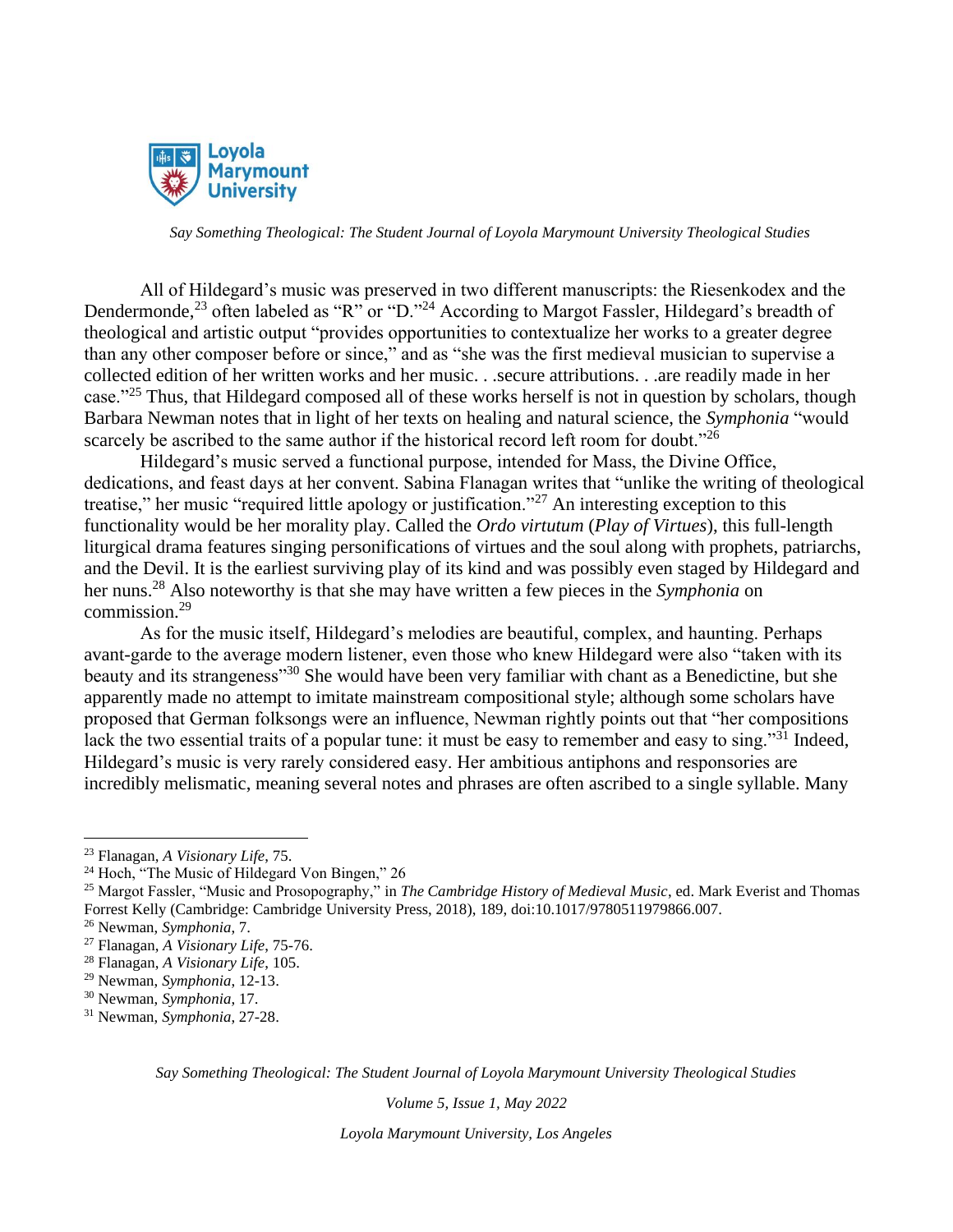

pieces span a range of two / two and a half octave and are full of wide melodic leaps, particularly in intervals of fifths.

Another common characteristic in Hildegard's compositions is tone-painting, where the music reflects the literal meaning of the text. A good example given by Newman is Hildegard's *O gloriosissimi lux vivens angeli* (antiphon for the Angels), in which the lyrical rise and fall of Satan is perfectly accentuated by the rising and falling melody.<sup>32</sup> As June Boyce-Tillman observes, "Hildegard clearly favored and prioritized the expressive elements of music."<sup>33</sup> Her lyrics, too, are multifaceted and unique, and so different from formal twelfth century poetry that for some time, "scholars were reluctant even to dignify Hildegard's songs with the title of poetry." To the modern eye and ear, it is free verse, with no discernable meter or structure.<sup>34</sup> Other interesting aspects of Hildegard's lyrics are that she echoed scripture but rarely quoted it, preferring allusions to exact citations,<sup>35</sup> and the *Symphonia* contains no first person singular — it is "poetry of public worship."<sup>36</sup> With this basic understanding of Hildegard's music and compositional style, we turn now to the themes of the feminine divine in her lyrics, beginning with the Holy Spirit.

The Holy Spirit is significant to Hildegard and is notably the only member of the Trinity to whom an entire cycle of liturgical songs is solely devoted. Hildegard used many traditional images of the Holy Spirit in her various writings, such as wind, fire, and water; but what is unique is her infusion of these theological concepts into her scientific and medical writings.<sup>37</sup> This, too, is important to her music. For example, in the *Spiritus sanctus vivificans* (antiphon for the Holy Spirit), Hildegard describes the Holy Spirit as "a life that bestows life," the "root of the world-tree" that is "scrubbing out sins…"<sup>38</sup> The 'root' description may seem odd to anyone unfamiliar with her medical texts, but Hildegard often connected roots with healing.<sup>39</sup>

Something else unique is that unlike classical notions of men relating to the element of air and women with the earth, Hildegard thought the opposite. As Adam was made from clay, so, too, is man

*Say Something Theological: The Student Journal of Loyola Marymount University Theological Studies*

*Volume 5, Issue 1, May 2022*

<sup>32</sup> Newman, *Symphonia*, 28.

<sup>33</sup> June Boyce-Tillman, "Hildegard of Bingen: A Woman for Our Time," *Feminist Theology* 22 (September 1999): 34.

<sup>34</sup> Newman, *Symphonia*, 32-33.

<sup>35</sup> Newman, *Symphonia*, 35.

<sup>36</sup> Newman, *Symphonia*, 37.

<sup>37</sup> Joy A. Schroeder, "A Fiery Heat: Images of the Holy Spirit in the Writing of Hildegard of Bingen," *Mystics Quarterly* 30, no. 3-4 (September 2004): 88-89.

<sup>38</sup> Saint Hildegard of Bingen, "The Holy Spirit," in *Symphonia: A Critical Edition of the "Symphonia Armonie Celestium Revelationum" (Symphony of the Harmony of Celestial Revelations)*, trans. Barbara Newman (Ithaca; London: Cornell University Press, 1998), 141, [http://www.jstor.org/stable/10.7591/j.ctv75d3k2.11.](http://www.jstor.org/stable/10.7591/j.ctv75d3k2.11)

<sup>39</sup> Flanagan, *A Visionary Life*, 77.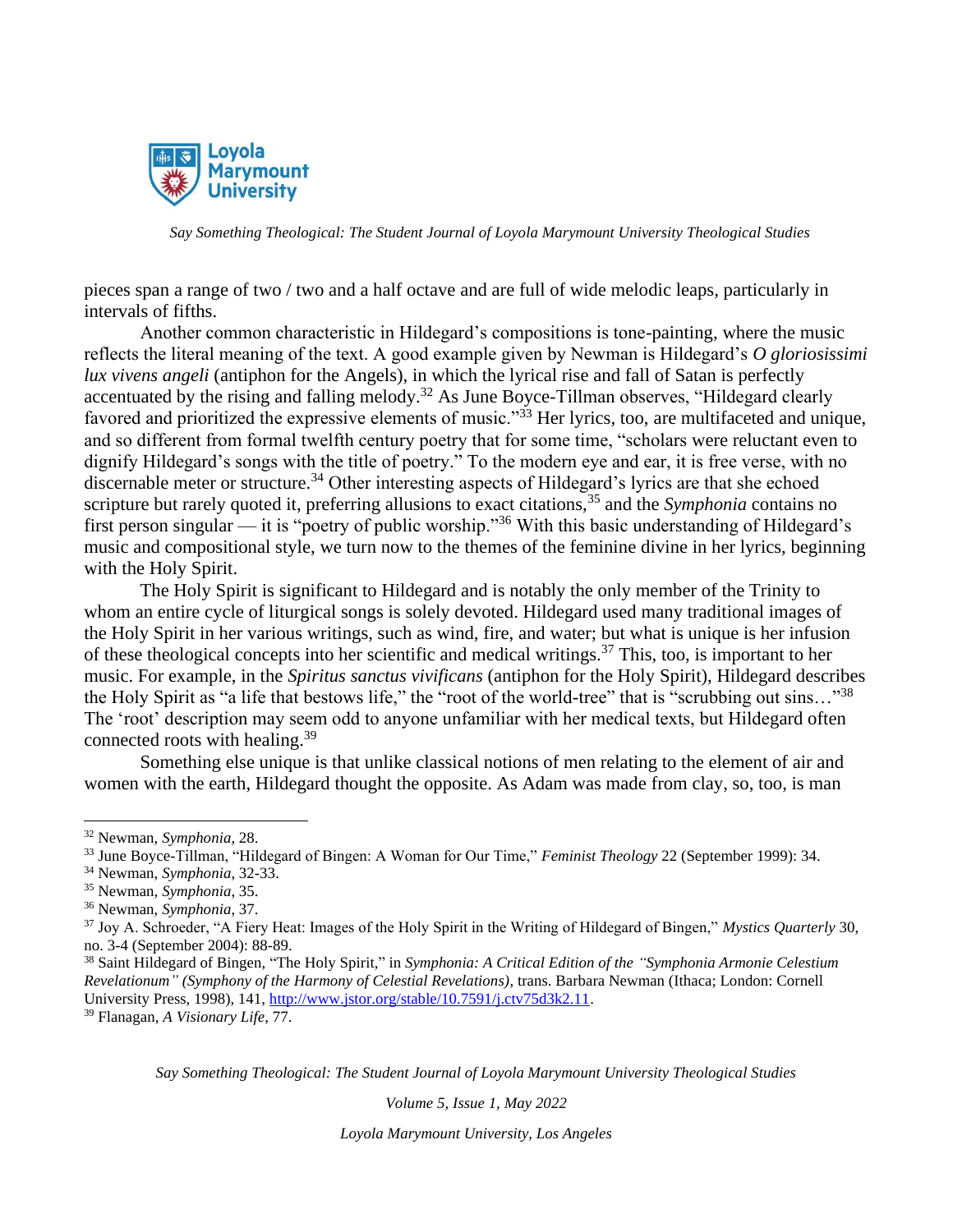

associated with the earth; but "the woman, created from the man after he was quickened with the breath of life, has an airy essence."<sup>40</sup> Further, Hildegard believed that women's airy temperament made them more sensitive to both spiritual forces and their physical environments, and once even compared a woman's body to a stringed instrument like a lyre or, as Newman suggests, an aeolian harp, with its strings played by the wind.<sup>41</sup> Ultimately, as a prophet who experienced intense, sometimes painful visions all throughout her life, Hildegard's affinity for the Holy Spirit makes perfect sense. Though her "female airy nature made her prone to sickness," it "also rendered her open to the breath," and healing, of the Holy Spirit. "Were it otherwise, the inspiration of the Holy Spirit would not be able to dwell within her."<sup>42</sup>

Next, we turn our attention to Eve and the Virgin Mary. Just as the Holy Spirit was important to Hildegard, the Incarnation was central; thus, "with the mother of God we come to the heart of Hildegard's theology of the feminine."<sup>43</sup> There are a few differences between Hildegard's Marian imagery and that of her contemporaries. For example, Hildegard was not so interested in Mary's appearance, or any miracles attributed to her, nor did she join debates concerning the Immaculate Conception or the Assumption. This "impersonal quality" is also seen with her treatment of Eve; rather than caring about the personality or psychology behind each figure, Hildegard wrote about Eve and Mary as "cosmic theophanies of the feminine."<sup>44</sup>

In the "D" manuscript, the *Symphonia* compositions are arranged in a very specific hierarchical order, likely under the direction of Hildegard herself. Between works about God the Father and the Holy Spirit, we find numerous pieces dedicated to Mary. Therefore, "the Mother of God appears in the position that belongs to her Son…only through her can Christ and then the Spirit be revealed."<sup>45</sup> Unsurprisingly, the Original Eve appears in many of the pieces dedicated to the New Eve, sometimes even indirectly. One example can be found in the opening line of the *Quia ergo femina* (antiphon for the Virgin): "Because it was a woman who built a house for death, a shining girl tore it down."<sup>46</sup> On that note, it cannot be denied that in Hildegard's Eve, we find notions of gender and sexuality that are troubling by modern feminist standards. However, we also find a sympathy for Eve, and a view of

*Say Something Theological: The Student Journal of Loyola Marymount University Theological Studies*

*Volume 5, Issue 1, May 2022*

<sup>40</sup> Schroeder, "A Fiery Heat," 89.

<sup>41</sup> Newman, *Sister of Wisdom*, 110.

<sup>42</sup> Schroeder, "A Fiery Heat," 90.

<sup>43</sup> Newman, *Sister of Wisdom*, 130.

<sup>44</sup> Newman, *Sister of Wisdom*, 131.

<sup>45</sup> Newman, *Sister of Wisdom*, 132.

<sup>46</sup> Saint Hildegard of Bingen, "Mother and Son," in *Symphonia*, 117.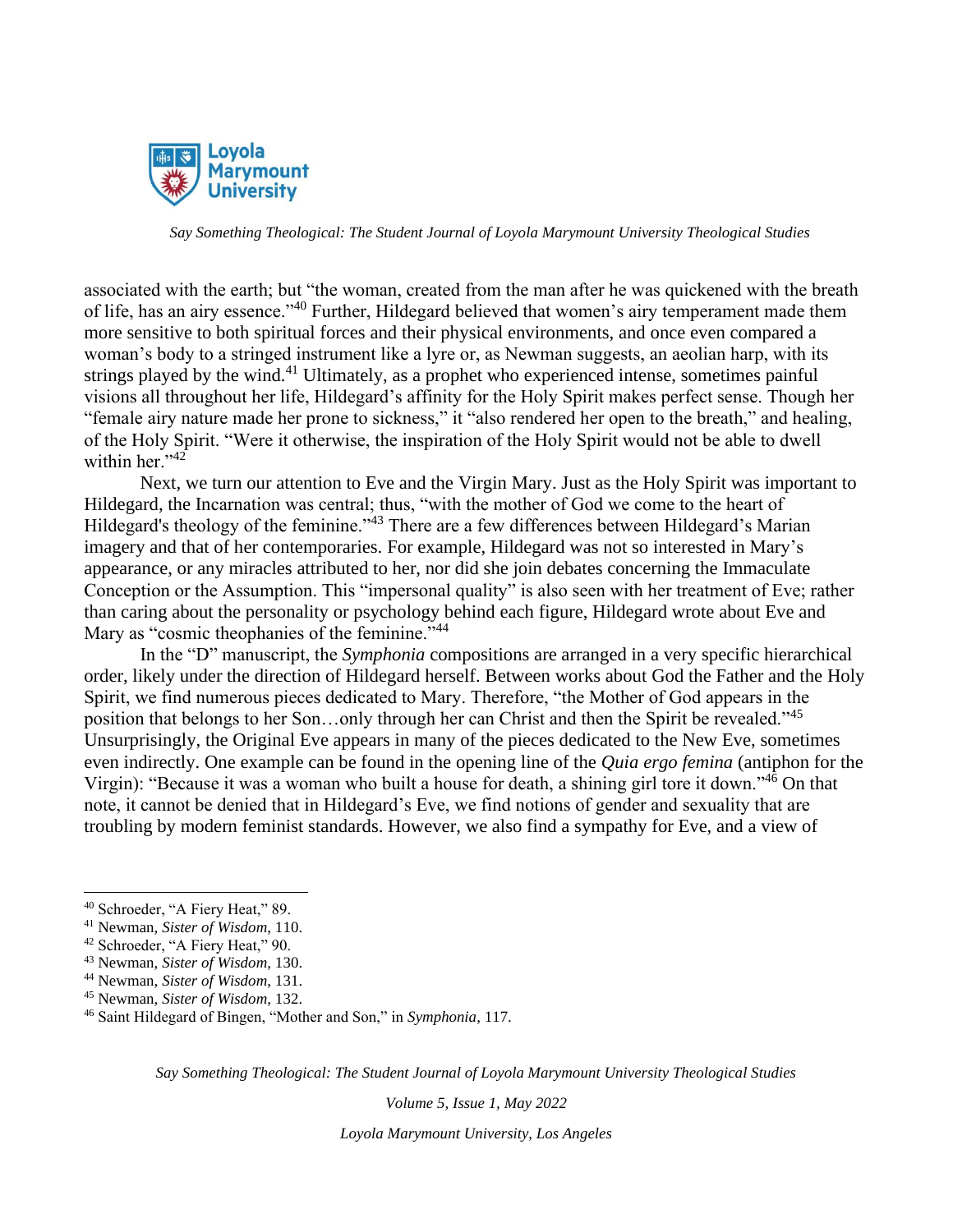

sexuality more nuanced than many of Hildegard's contemporaries. Both aspects of Hildegard must be acknowledged.

Personifications of the feminine divine also show up regularly in Hildegard's work, including her compositions. As important as Sapientia (Wisdom/Sophia) and Caritas (Love) is to Hildegard's visions and writings, it is Ecclesia to whom the final cycle of liturgical songs in the *Symphonia* is devoted. Ecclesia is the Church Mother or Bride of Christ, a towering role model of virginity given more personality and description than Mary or Eve.<sup>47</sup> With Mary and the Incarnation as the "central moment" of time, Hildegard placed the proleptic Eve to one side and the eschatological Ecclesia to the other side; together, "these three theophanies of the feminine in history reveal the three human faces of the feminine divine."<sup>48</sup>

Ecclesia is a paradox. In many ways, she is strong and powerful, a soldier for God, as seen in the opening lyrics of the *O orzchis Ecclesia* (antiphon for Dedication of a Church): "Ecclesia! Maiden tall beyond measure, clad in God's armor…"<sup>49</sup> But her femininity also makes her incredibly vulnerable to corruption: "the joyful mother can become a sorrowful mother in history, and the virgin bride can be ravished."<sup>50</sup> Ecclesia forces us to confront the fact that Hildegard used distinct feminine imagery to describe the Church, all the while supporting women's subordination within it. But Newman reminds us that in Medieval Christianity, "'powerlessness' in certain forms was upheld as a value for both genders"; and indeed, this humility is not resigned to Medieval thought, but is deeply Christian.<sup>51</sup> And so the maiden warrior Ecclesia, Church Mother and Bride, is powerful and strong, despite or because of her feminine submission and vulnerability — much like Hildegard herself.

Finally, we must look briefly at ecology. *Viriditas* (greenness) and nature metaphors are abundant in the *Symphonia*. Although Hildegard did not invent the concept or theology of *viriditas*, 52 the way she infused it into her lyrics is as theologically remarkable as it is poetically gorgeous. The *O quam preciosa* (responsory for the Virgin) is one of many examples: "the Holy One flooded her with warmth until a flower sprang in her womb, and the Son of God came forth from her secret chamber like the dawn."<sup>53</sup> According to Newman, "Viriditas for Hildegard was more than a color; the fresh

*Say Something Theological: The Student Journal of Loyola Marymount University Theological Studies*

*Volume 5, Issue 1, May 2022*

<sup>47</sup> Newman, *Sister of Wisdom*, 186.

<sup>48</sup> Newman, *Sister of Wisdom*, 158.

<sup>49</sup> Saint Hildegard of Bingen, "Ecclesia," in *Symphonia*, 253.

<sup>50</sup> Newman, *Sister of Wisdom*, 182.

<sup>51</sup> Newman, *Sister of Wisdom*, 187.

<sup>&</sup>lt;sup>52</sup> John Daniel Dadosky, "The Original Green Campaign: Dr. Hildegard of Bingen's Viriditas as Complement to Laudato Si," *Toronto Journal of Theology* 34, no. 1 (Spring 2018): 81, doi:10.3138/tjt.2017-0226.

<sup>53</sup> Saint Hildegard of Bingen, "Mother and Son," in *Symphonia*, 135.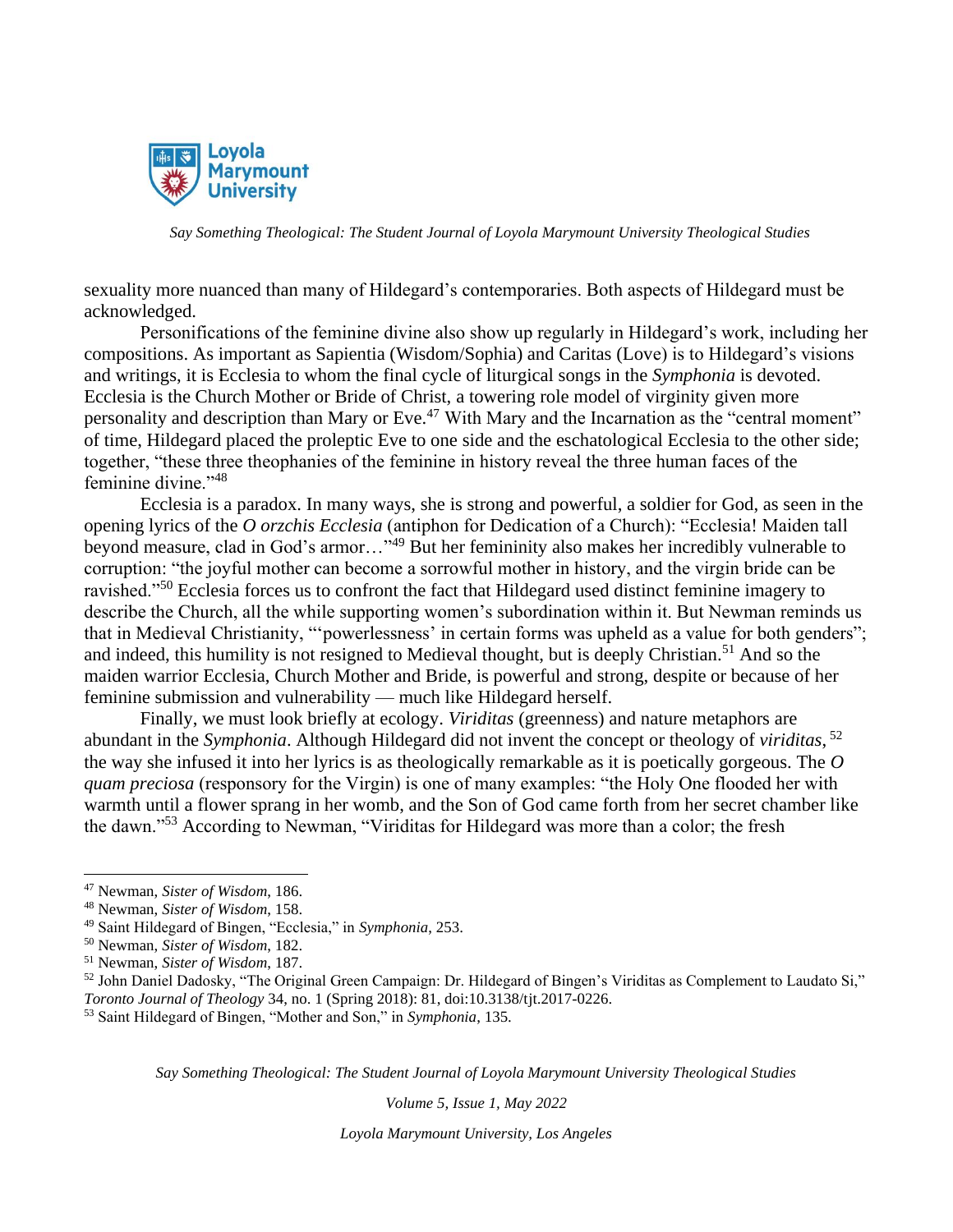

green…represents the principle of all life, growth, and fertility flowing from the life-creating power of God."<sup>54</sup> In short, when we talk about greening the liturgy, we need only look to Hildegard's music. As John Dadosky puts it, "she *is* the original green campaign."<sup>55</sup>

Now we come to Hildegard's theology of music, the 'key' to understanding her compositions and her life's work. This is perhaps most easily found in two places: first, the *Ordo virtutum*, and second, a dramatic and devastating event that happened in the last year of Hildegard's earthly life. Starting with her morality play, the unmusical character of Satan is jealous of Adam's singing voice in the garden; notably, he is also the only character who speaks rather than sings his lines.<sup>56</sup> As for the event, Hildegard and her nuns buried a man who was formerly excommunicated on monastic ground. The prelates claimed the deceased was unworthy and demanded that his corpse be exhumed, but the nuns refused, arguing that the man had been reconciled to the Church. As a result, the convent was laid under interdict, and they were not allowed to chant the Office. In response, Hildegard wrote a letter warning the prelates to "beware" before they "use an interdict to stop the mouth of any church of God's singers," lest they "be ensnared in" their "judgments by Satan, who lured man away from the celestial harmony and the delights of paradise." Afterwards, the interdict was lifted.<sup>57</sup>

But here we find her theology of music, that humanity was never meant to be without the celestial harmony. Music is the embodiment of joy, a supreme act of worship and the unity of soul and body. Hildegard liked contrasting human beings, "composed of soul and body so as to express God's image in both praise and work, with the angels, who were pure in spirit and therefore pure song"; and because Christ is who the angels are singing about, "wherever he is music must also be."<sup>58</sup> Music was also a duty to her; recalling her analogy of woman's body as a harp, Hildegard compared her own voice to that of a trumpet,<sup>59</sup> a powerful instrument of God which, despite or because of her gender and frailty, was used by the Holy Spirit to convey the messages of the Lord.

While Hildegard was never truly forgotten in German regions over the centuries, her music was rediscovered in the mid-nineteenth century;  $\frac{60}{6}$  since then, her popularity has exploded. By many accounts, she is the most important and prolific composer of the Middle Ages, and today her music is

<sup>60</sup> Jennifer Bain, "Was Hildegard Forgotten?" *Journal of Musicological Research* 34, no. 1 (January 2015): 27, doi:10.1080/01411896.2015.985520.

*Say Something Theological: The Student Journal of Loyola Marymount University Theological Studies*

*Volume 5, Issue 1, May 2022*

<sup>54</sup> Newman, *Sister of Wisdom*, 89.

<sup>55</sup> Dadosky, "The Original Green Campaign," 81.

<sup>56</sup> Newman, *Symphonia*, 19.

<sup>57</sup> Newman, *Symphonia*, 24-25.

<sup>58</sup> Newman, *Symphonia*, 20-21.

<sup>59</sup> Boyce-Tillman, "Hildegard of Bingen: A Woman for Our Time," 36.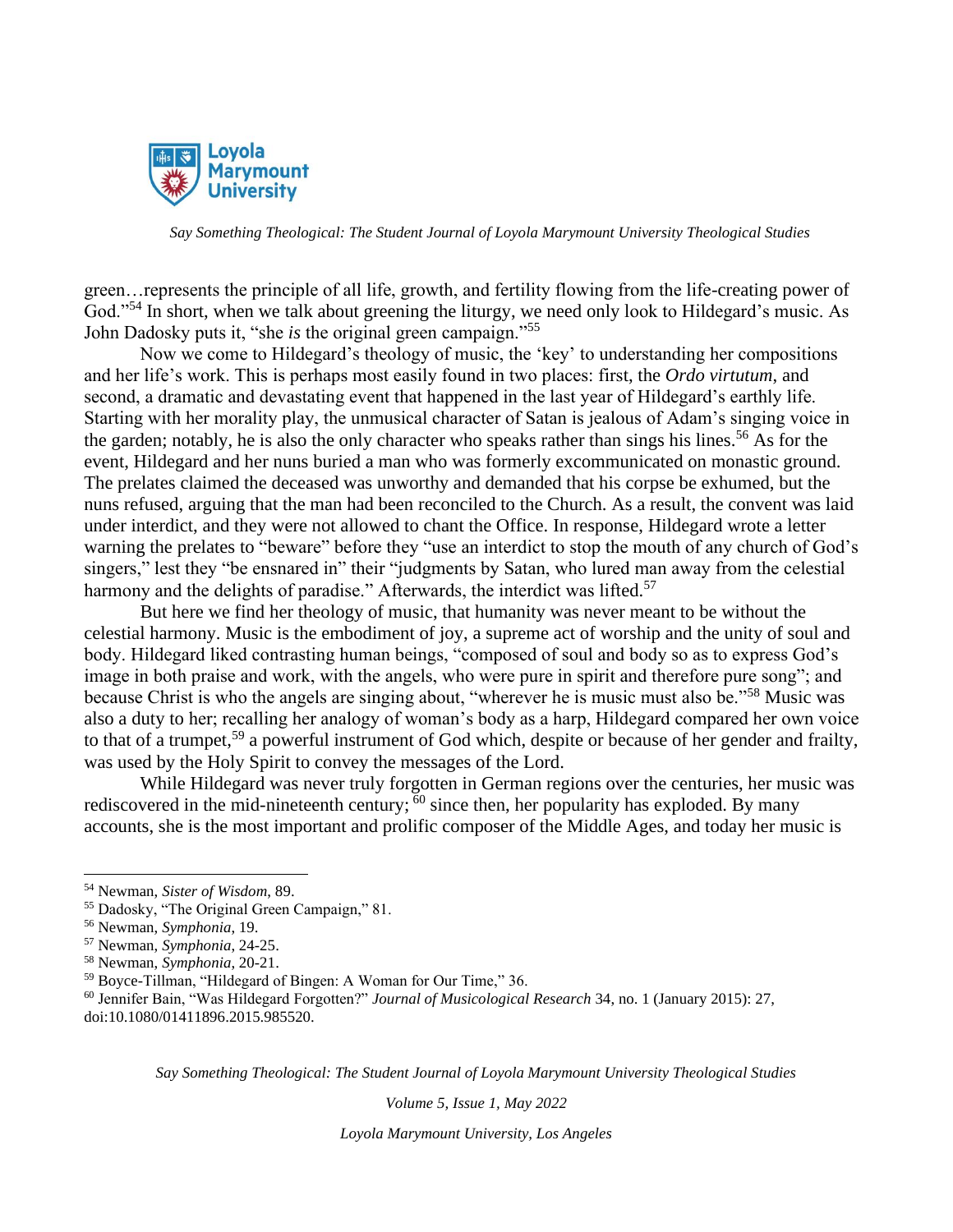

recorded and performed by religious, classical, and even New Age artists.<sup>61</sup> In 2012, she was finally granted equivalent canonization by Pope Benedict XVI when he named her a Doctor of the Church, thus cementing her legacy in the Church and beyond.<sup>62</sup>

It stands to reason, then, that she should have inspired other female composers in the Church to come after her, yet the next female composer in general came centuries later. Aside from the previously mentioned Byzantine chant composers — and unless one counts the trobairitz, secular songwriters of which one surviving melody is attributed to Comtessa de  $Dia^{63}$  — we do not see any other female composers until Maddalena Casulana and Augustinian nun Vittoria (Raffaella) Aleotti in the sixteenth century.<sup>64</sup> This begs the question: what happened?

Scholars have a few theories. First, many Medieval composers published anonymously, and women especially may have remained anonymous because of societal pressures. It is also likely that many lacked the education for liturgical composition. When universities, closed to women, overtook convents and monasteries as the intellectual centers of Europe, "the artistic and intellectual activity of nuns declined."<sup>65</sup> And it does not help matters that Hildegard's music was all but lost for such a long time, thus robbing women of a serious role model in composition.

Returning to the sixteenth century, while things slowly improved for women in music, Church musicians continued to "remain almost exclusively male for some time,"<sup>66</sup> and the state of female composers in sacred music remained complicated. Although some nuns published liturgical music in the seventeenth century, it was lost to the Napoleonic wars. Other noteworthy moments during the seventeenth and eighteenth centuries include a few religious works by secular composers Barbara Strozzi and Francesca Caccini, Viennese composer Marianna von Martines, Antonio Vivaldi composing religious works for female voices, and the restrictions enacted by Emperor Joseph II that discouraged women's liturgical singing. <sup>67</sup>

Women's participation in sacred music would continue to be debated. Even as choral music became an activity for women and men alike during the nineteenth century, it was markedly independent

*Say Something Theological: The Student Journal of Loyola Marymount University Theological Studies*

*Volume 5, Issue 1, May 2022*

<sup>61</sup> Nathaniel M. Campbell, Beverly R. Lomer, and Xenia Sandstrom-McGuire, "Music," *International Society of Hildegard von Bingen Studies*, accessed on June 27, 2021, [http://www.hildegard-society.org/p/music.html.](http://www.hildegard-society.org/p/music.html)

<sup>62</sup> Benedictus PP. XVI, "Apostolic Letter."

 $63$  Edwards, "Women in Music to ca. 1450," 32.

<sup>64</sup> Karin Pendle, "Musical Women in Early Modern Europe," in *Women and Music: A History*, 2nd ed., ed. Karin Anna Pendle (Bloomington: Indiana University Press, 2001), 88.

<sup>65</sup> Edwards, "Women in Music to ca. 1450," 49.

<sup>66</sup> Pendle, "Musical Women in Early Modern Europe," 91.

<sup>67</sup> Barbara Garvey Jackson, "Musical Women of the Seventeenth and Eighteenth Centuries," in *Women and Music: A History*, 2nd ed., ed. Karin Anna Pendle (Bloomington: Indiana University Press, 2001), 98.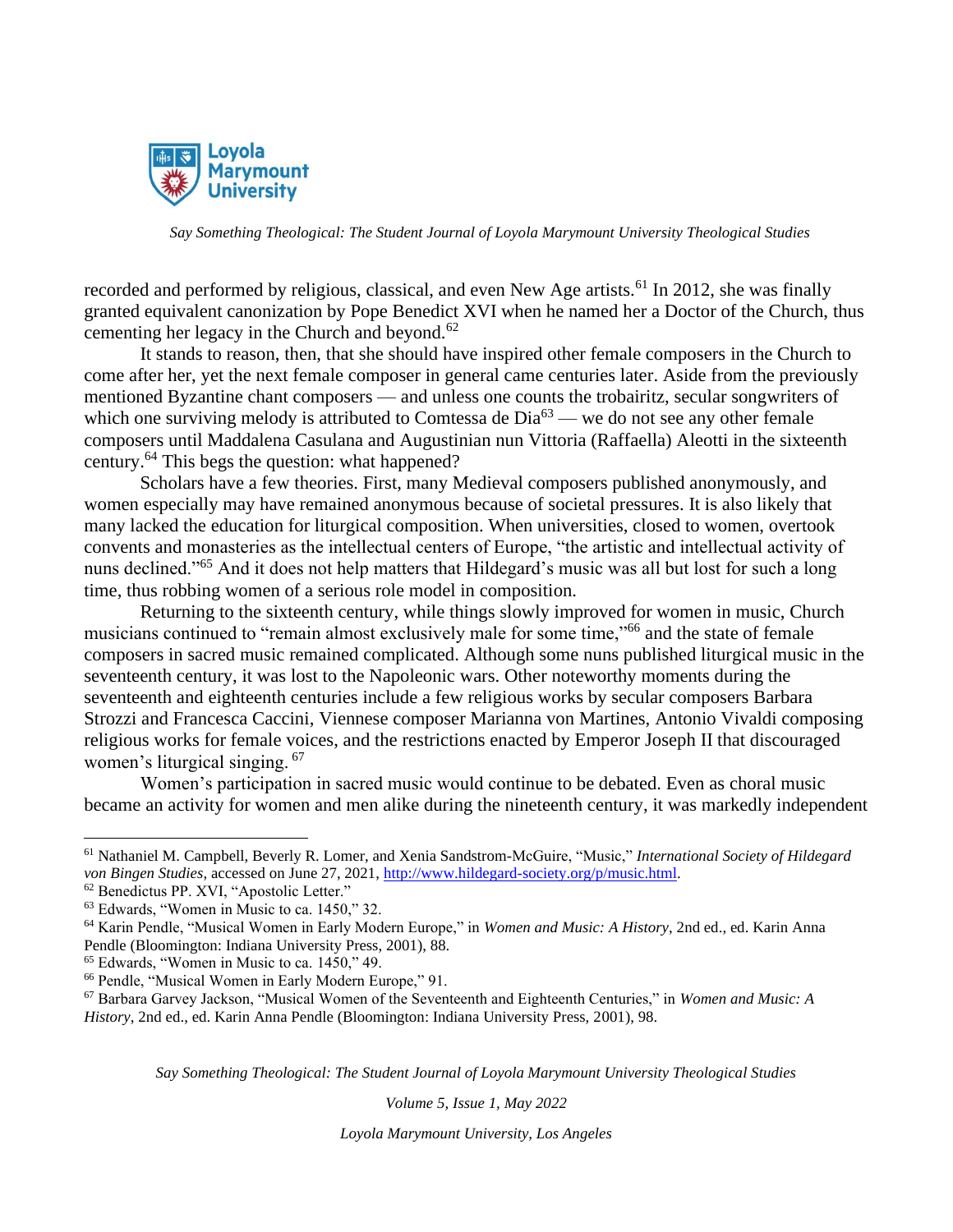

from the Church.<sup>68</sup> And then Pope Pius X issued a *Motu Proprio* in 1903 — on the feast day of Cecilia, patron saint of music and musicians — that strictly forbade women's liturgical singing for the next several decades.<sup>69</sup> Ann L. Silverberg concludes that as post-Vatican II Catholics have become used to the musical freedoms of today, "no one may realistically expect the door to close again";<sup>70</sup> but the fact remains that with the exception of Hildegard and very few others, the Roman Catholic Church silenced women in sacred music for almost two thousand years. This is disturbing, particularly now that Hildegard's music has been rediscovered and we have an idea of the divinely feminine music and theology that I argue only a woman could compose. Just as Hildegard was an instrument of God, the question must be asked: how many other instruments of God has the Church silenced?

To conclude, let us return to Pope John Paul II and his concept of "feminine genius." In his "Letter to Women," he includes in his list of gratitude women who are "present and active in every area of life," including the artistic sphere, for "indispensable contribution to the growth of a culture which unites reason and feeling, to a model of life ever open to the sense of 'mystery.'" He goes on to call Mary "the highest expression of the 'feminine genius."<sup>71</sup> While I will not argue with him there, my hope is that this paper highlight another feminine genius that the Church should seriously promote as a creative role model for women — not just as a theologian and mystic, but as a composer, too. The celestial harmony of Hildegard von Bingen, while unique to her visionary, feminine brilliance, is also evidence of what women can contribute to liturgical song. Let us all encourage the next instruments of God to come forth, as Hildegard would sing, "like the dawn."<sup>72</sup>

73

### **Bibliography**

<sup>70</sup> Silverberg, "American Catholic Liturgical Music in the Twentieth Century," 62.

*Say Something Theological: The Student Journal of Loyola Marymount University Theological Studies*

*Volume 5, Issue 1, May 2022*

<sup>68</sup> Perry Jones, "The History of Women's Liberation In Choral Music," *The Choral Journal* 16, no. 6 (1976): 12-13, [http://www.jstor.org/stable/23544820.](http://www.jstor.org/stable/23544820)

<sup>&</sup>lt;sup>69</sup> Ann L. Silverberg, "American Catholic Liturgical Music in the Twentieth Century: Pius X's 'Motu Proprio' at Its Centennial," *American Catholic Studies* 115, no. 1 (2004): 45-47, [http://www.jstor.org/stable/44195170.](http://www.jstor.org/stable/44195170)

<sup>71</sup> John Paul II, "Letter of Pope John Paul II to Women."

<sup>72</sup> Saint Hildegard of Bingen, "Mother and Son," in *Symphonia*, 135.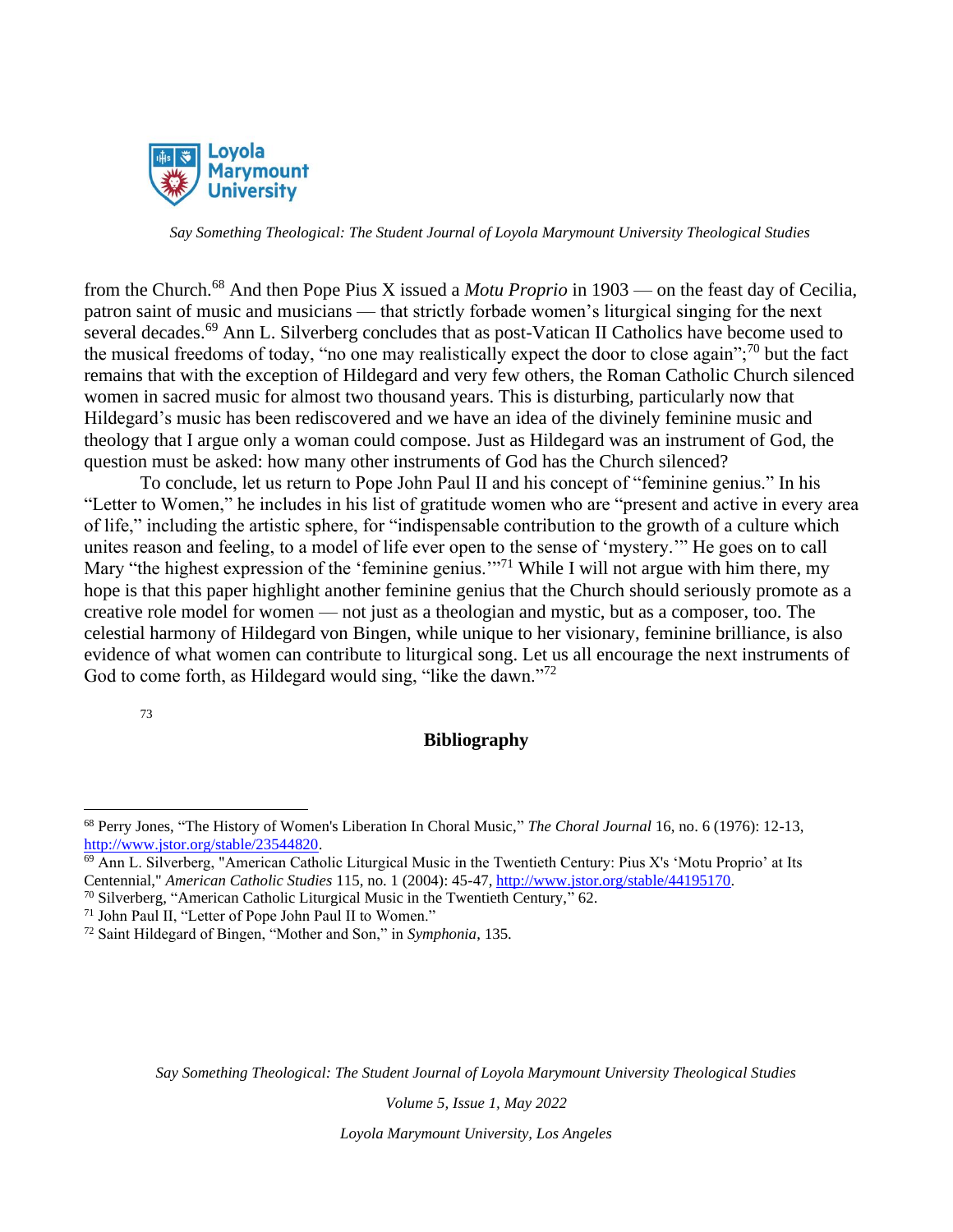

- Bain, Jennifer. "Was Hildegard Forgotten?" *Journal of Musicological Research* 34, no. 1 (January 2015): 1–30. doi:10.1080/01411896.2015.985520.
- Benedictus PP. XVI. "Apostolic Letter: Proclaiming Saint Hildegard of Bingen, professed nun of the Order of Saint Benedict, a Doctor of the Universal Church." *The Vatican*. October 7, 2012. [https://www.vatican.va/content/benedict-xvi/en/apost\\_letters/documents/hf\\_ben](https://www.vatican.va/content/benedict-xvi/en/apost_letters/documents/hf_ben-xvi_apl_20121007_ildegarda-bingen.html)[xvi\\_apl\\_20121007\\_ildegarda-bingen.html.](https://www.vatican.va/content/benedict-xvi/en/apost_letters/documents/hf_ben-xvi_apl_20121007_ildegarda-bingen.html)
- Boyce-Tillman, June. "Hildegard of Bingen: A Woman for Our Time." *Feminist Theology* 22 (September 1999): 25–41.
- Campbell, Nathaniel M., Beverly R. Lomer, and Xenia Sandstrom-McGuire. "Music." *International Society of Hildegard von Bingen Studies*. Accessed on June 27, 2021. [http://www.hildegard](http://www.hildegard-society.org/p/music.html)[society.org/p/music.html.](http://www.hildegard-society.org/p/music.html)
- Dadosky, John Daniel. "The Original Green Campaign: Dr. Hildegard of Bingen's Viriditas as Complement to Laudato Si." *Toronto Journal of Theology* 34, no. 1 (Spring 2018): 79–95. doi:10.3138/tjt.2017-0226.
- Edwards, J. Michele. "Women in Music to ca. 1450." In *Women and Music: A History*. 2nd ed., edited by Karin Anna Pendle, 41-44. Bloomington: Indiana University Press, 2001.
- Fassler, Margot. "Music and Prosopography." In *The Cambridge History of Medieval Music*, edited by Mark Everist and Thomas Forrest Kelly, 189. Cambridge: Cambridge University Press, 2018. doi:10.1017/9780511979866.007.
- Flanagan, Sabina. *Hildegard of Bingen: A Visionary Life*. London: Taylor & Francis Group, 1998.
- Hoch, Matthew. "The Music of Hildegard Von Bingen: A Categorical Overview of Her Complete Oeuvre." *The Choral Journal* 69, no. 10 (May 2020): 10–34.

Jackson, Barbara Garvey. "Musical Women of the Seventeenth and Eighteenth Centuries." In

*Say Something Theological: The Student Journal of Loyola Marymount University Theological Studies*

*Volume 5, Issue 1, May 2022 Loyola Marymount University, Los Angeles*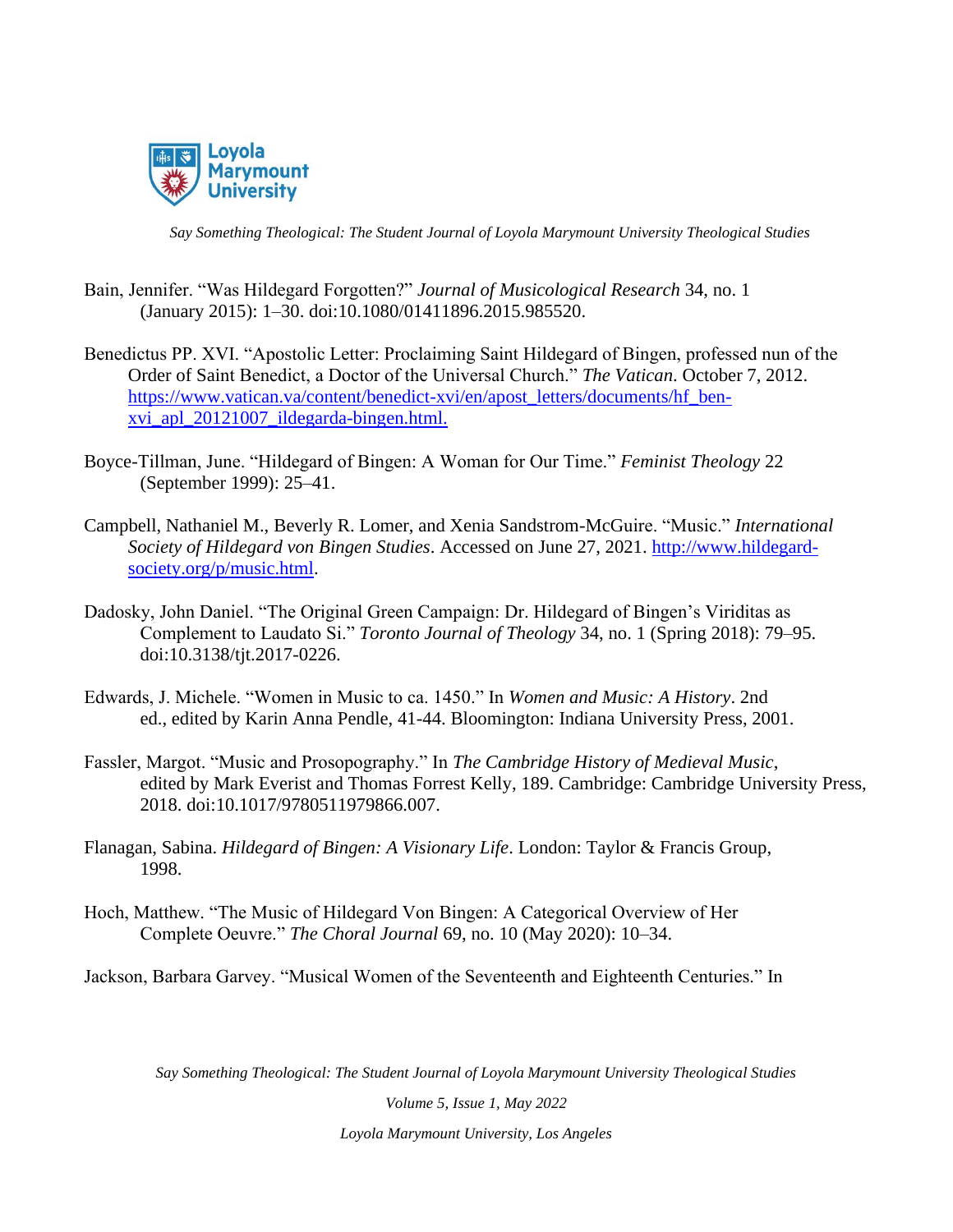

*Women and Music: A History*. 2nd ed., edited by Karin Anna Pendle, 97-137. Bloomington: Indiana University Press, 2001.

- John Paul II. "Letter of Pope John Paul II to Women." *The Vatican*. June 29, 1995. [https://www.vatican.va/content/john-paul-ii/en/letters/1995/documents/hf\\_jp](https://www.vatican.va/content/john-paul-ii/en/letters/1995/documents/hf_jp-ii_let_29061995_women.html)ii let 29061995 women.html.
- Jones, Perry. "The History of Women's Liberation In Choral Music." *The Choral Journal* 16, no. 6 (1976): 12-14. [http://www.jstor.org/stable/23544820.](http://www.jstor.org/stable/23544820)
- Newman, Barbara. Introduction to *Symphonia: A Critical Edition of the "Symphonia Armonie Celestium Revelationum" (Symphony of the Harmony of Celestial Revelations)*, 1-63. Edited and Translated by Barbara Newman. Ithaca; London: Cornell University Press, 1998. [http://www.jstor.org/stable/10.7591/j.ctv75d3k2.](http://www.jstor.org/stable/10.7591/j.ctv75d3k2)
- Newman, Barbara. Preface to *Symphonia: A Critical Edition of the "Symphonia Armonie Celestium Revelationum" (Symphony of the Harmony of Celestial Revelations)*, xi-xiv. Edited and Translated by Barbara Newman. Ithaca; London: Cornell University Press, 1998. [http://www.jstor.org/stable/10.7591/j.ctv75d3k2.](http://www.jstor.org/stable/10.7591/j.ctv75d3k2)
- Newman, Barbara. *Sister of Wisdom: St. Hildegard's Theology of the Feminine*. Berkeley: University of California Press, 1998.
- Pendle, Karin. "Musical Women in Early Modern Europe." In *Women and Music: A History*. 2nd ed., edited by Karin Anna Pendle, 57-91. Bloomington: Indiana University Press, 2001.
- Saint Hildegard of Bingen. "Mother and Son." In *Symphonia: A Critical Edition of the "Symphonia Armonie Celestium Revelationum" (Symphony of the Harmony of Celestial Revelations)*, 117. Ithaca; London: Cornell University Press, 1998. [http://www.jstor.org/stable/10.7591/j.ctv75d3k2.10.](http://www.jstor.org/stable/10.7591/j.ctv75d3k2.10)

Saint Hildegard of Bingen. "Mother and Son." In *Symphonia: A Critical Edition of the* 

*Say Something Theological: The Student Journal of Loyola Marymount University Theological Studies*

*Volume 5, Issue 1, May 2022 Loyola Marymount University, Los Angeles*